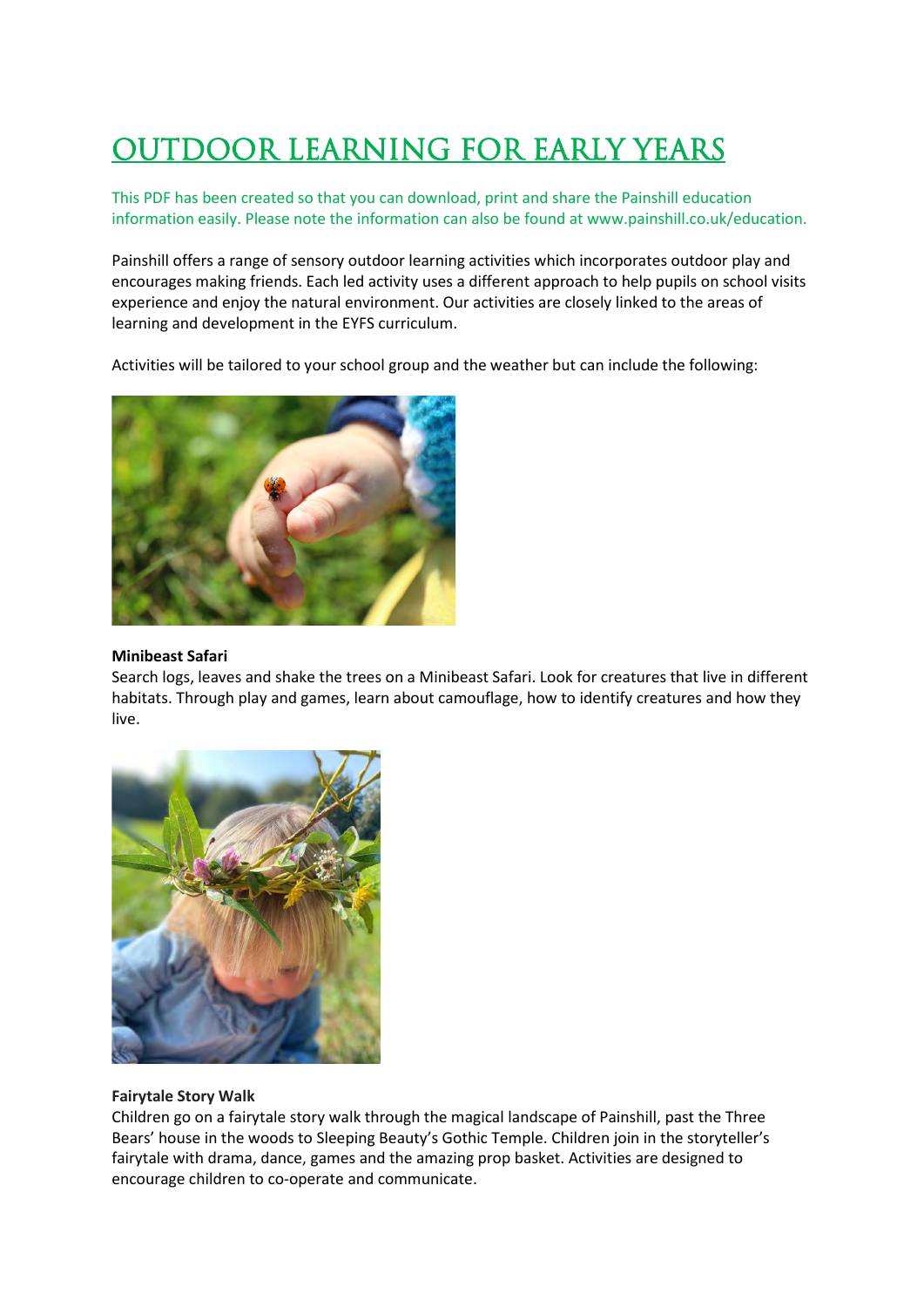

## **Wild Art**

School groups can search for natural materials to make their own paints. The clay, mud, roots, petals, leaves, chalk and homemade charcoal are ground up to make the water paints. Or school groups can explore shapes, colours and textures by gathering natural materials on the forest floor to create a giant collage of a Painshill woodland animal.



## **Plant Explorers**

Explore plants throughout the seasons in woodlands, gardens and meadows. Starting off as tiny seeds, children use play to discover the wonderful world of plants and how to grow into terrific trees. Activities can include making natural perfumes and woodland collages.